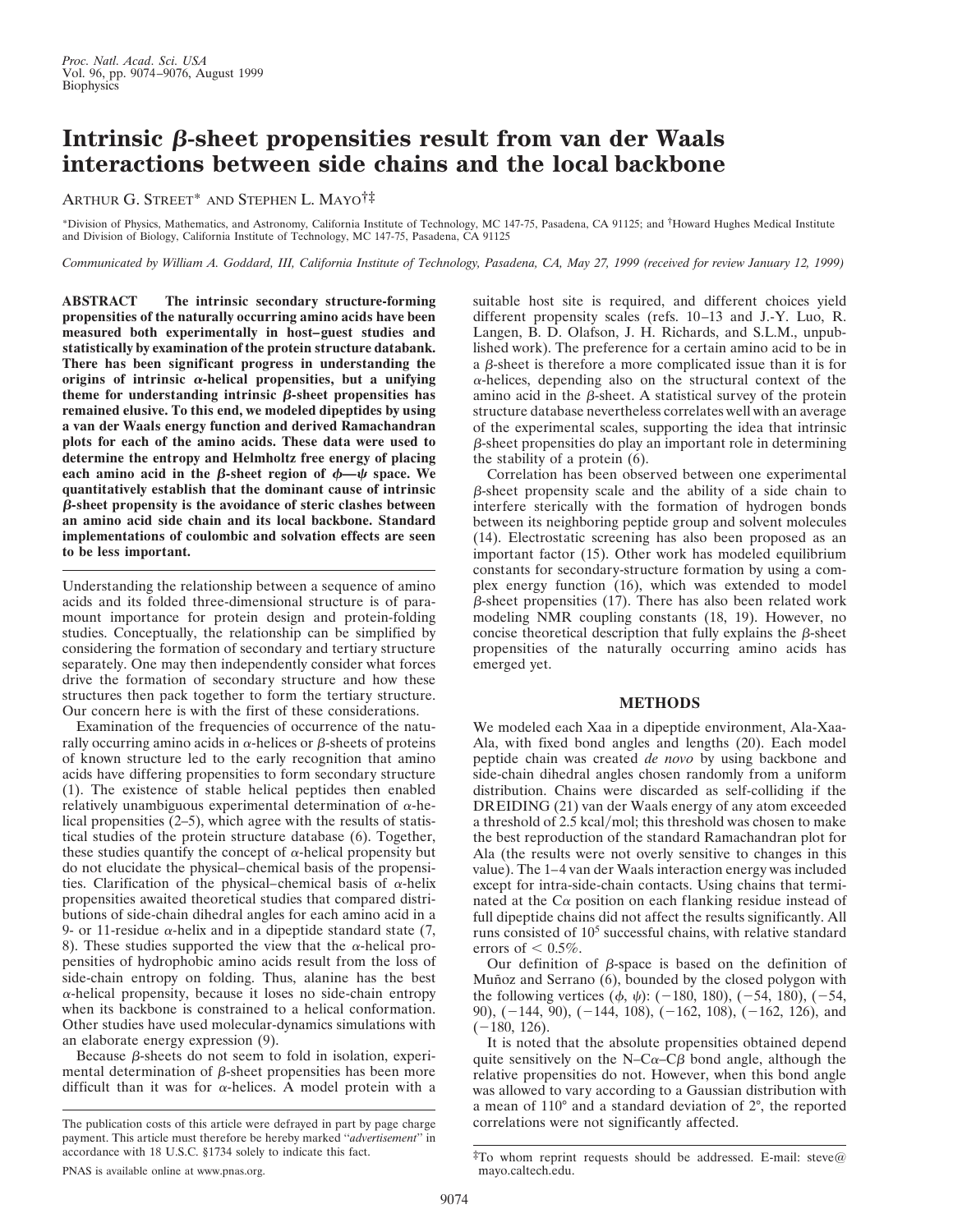Surface areas were calculated by using the Connolly algorithm (22), with a dot density of  $10 \text{ Å}^{-2}$ , a probe radius of  $0 \text{ Å}$ , and an add-on radius of 1.4 Å (23). Atoms that contribute to the hydrophobic surface area are carbon, sulfur, and hydrogen atoms attached to carbon and sulfur. Trials were conducted by using the side-chain area only as well as the side-chain and backbone areas together.

Electrostatic energies were calculated by using Gasteiger (24) or charge equilibration (25) point charges; neutral and charged versions of the side chains, where appropriate, were both tried, as were both  $1/r$  and  $1/r^2$  forms of the Coulomb potential (where *r* is the interatomic distance). Trials were conducted by using energies of the side chain only and, alternatively, of the full residue.

## **RESULTS**

We constructed an ensemble of self-avoiding states of a dipeptide chain by fixing the bond angles and lengths and allowing the dihedral angles ( $\phi$ ,  $\psi$ , and  $\chi$ ) to vary randomly over a uniform distribution. The resulting ensemble of structures represents the denatured state of the peptide. Assuming a microcanonical ensemble, the entropy change  $(\Delta S)$  on occupying  $\beta$ -space is

$$
\Delta S = k_{\rm B} \ln \frac{W_{\beta}}{W}, \qquad [1]
$$

where  $k_B$  is the Boltzmann constant, *W* is the number of members in the entire ensemble, and  $W_\beta$  is the number of members in  $\beta$ -space (i.e., those members with appropriate  $\phi$ and  $\psi$  angles). A comparison of  $\Delta S$  calculated in this way (Table 1) with the experimentally observed  $\beta$ -sheet propensities is shown in Fig. 1*A*. To average out, as much as possible, the context effects in individual experimental studies, we compare our results here with the average of the normalized available experimental data (J.-Y. Luo, R. Langen, B. D. Olafson, J. H. Richards, and S.L.M., unpublished work).

Table 1. Calculated change in entropy  $(\Delta S)$  and Helmholtz free energy  $(\Delta A)$  on folding into a  $\beta$ -sheet and the average normalized experimental propensity of the naturally occurring amino acids

| Amino acid   | $\Delta S$ .<br>cal-mol <sup><math>-1</math></sup> ·K <sup><math>-1</math></sup> | $\Delta A$ ,<br>$kcal$ -mol <sup>-1</sup> | Average normalized<br>experimental<br>propensity |
|--------------|----------------------------------------------------------------------------------|-------------------------------------------|--------------------------------------------------|
| I            | $-1.59$                                                                          | 6.58                                      | 0.10                                             |
| V            | $-1.69$                                                                          | 6.88                                      | 0.13                                             |
| T            | $-1.70$                                                                          | 6.79                                      | 0.06                                             |
| $\mathbf F$  | $-1.73$                                                                          | 7.14                                      | 0.13                                             |
| Y            | $-1.74$                                                                          | 7.15                                      | 0.11                                             |
| E            | $-1.80$                                                                          | 7.47                                      | 0.35                                             |
| Q            | $-1.80$                                                                          | 7.47                                      | 0.34                                             |
| $\mathsf{C}$ | $-1.81$                                                                          | 7.50                                      | 0.25                                             |
| L            | $-1.82$                                                                          | 7.56                                      | 0.32                                             |
| K            | $-1.84$                                                                          | 7.60                                      | 0.34                                             |
| S            | $-1.84$                                                                          | 7.58                                      | 0.30                                             |
| R            | $-1.85$                                                                          | 7.66                                      | 0.35                                             |
| M            | $-1.86$                                                                          | 7.70                                      | 0.26                                             |
| H            | $-1.88$                                                                          | 7.81                                      | 0.37                                             |
| W            | $-1.89$                                                                          | 7.66                                      | 0.24                                             |
| A            | $-1.99$                                                                          | 8.30                                      | 0.47                                             |
| D            | $-2.19$                                                                          | 8.95                                      | 0.72                                             |
| N            | $-2.19$                                                                          | 8.95                                      | 0.40                                             |

The average normalized experimental propensities are calculated from four published studies  $(10-13)$  and a similar study on apo-azurin (J.-Y. Luo, R. Langen, B. D. Olafson, J. H. Richards, and S.L.M., unpublished work). Each scale was normalized to range from zero to one, with Pro excluded, and averaged.



FIG. 1. Correlation between calculated and average normalized experimental  $\beta$ -sheet propensities (J.-Y. Luo, R. Langen, B. D. Olafson, J. H. Richards, and S.L.M., unpublished work). All amino acids except Gly and Pro are shown. Asn, represented by the open circle, is discussed in the text.  $(A)$  The negative of the entropy calculated by using Eq. **1**. (*B*) Helmholtz free energy calculated by using Eq. 2, Eq. 3, and  $1/\beta = 9$  kcal mol<sup>-1</sup>. *R*, correlation coefficient.

Excluding the amino acids Pro, Gly, and Asn (discussed below), the correlation coefficient *R* is 0.92.

With the inclusion of an additional parameter to calibrate the calculated energies, this analysis can be taken further by assigning an energy  $\varepsilon_i$  to each self-avoiding chain *i*. The partition function over a canonical ensemble (*Q*) is

$$
Q = \sum_{i} e^{-\beta \varepsilon_{i}}, \qquad [2]
$$

where  $\beta = 1/k_B T$ , *T* is the temperature, and the summation is over all chains *i* in the ensemble. The change in Helmholtz free energy on folding into a  $\beta$ -sheet is then

$$
\Delta A = -k_{\rm B} T \ln \frac{Q_{\beta}}{Q}, \qquad [3]
$$

where *Q* is the partition function for the entire ensemble and  $Q_{\beta}$  is the partition function for the  $\beta$ -space ensemble. However, the assigned energies  $\varepsilon_i$  may need to be scaled to